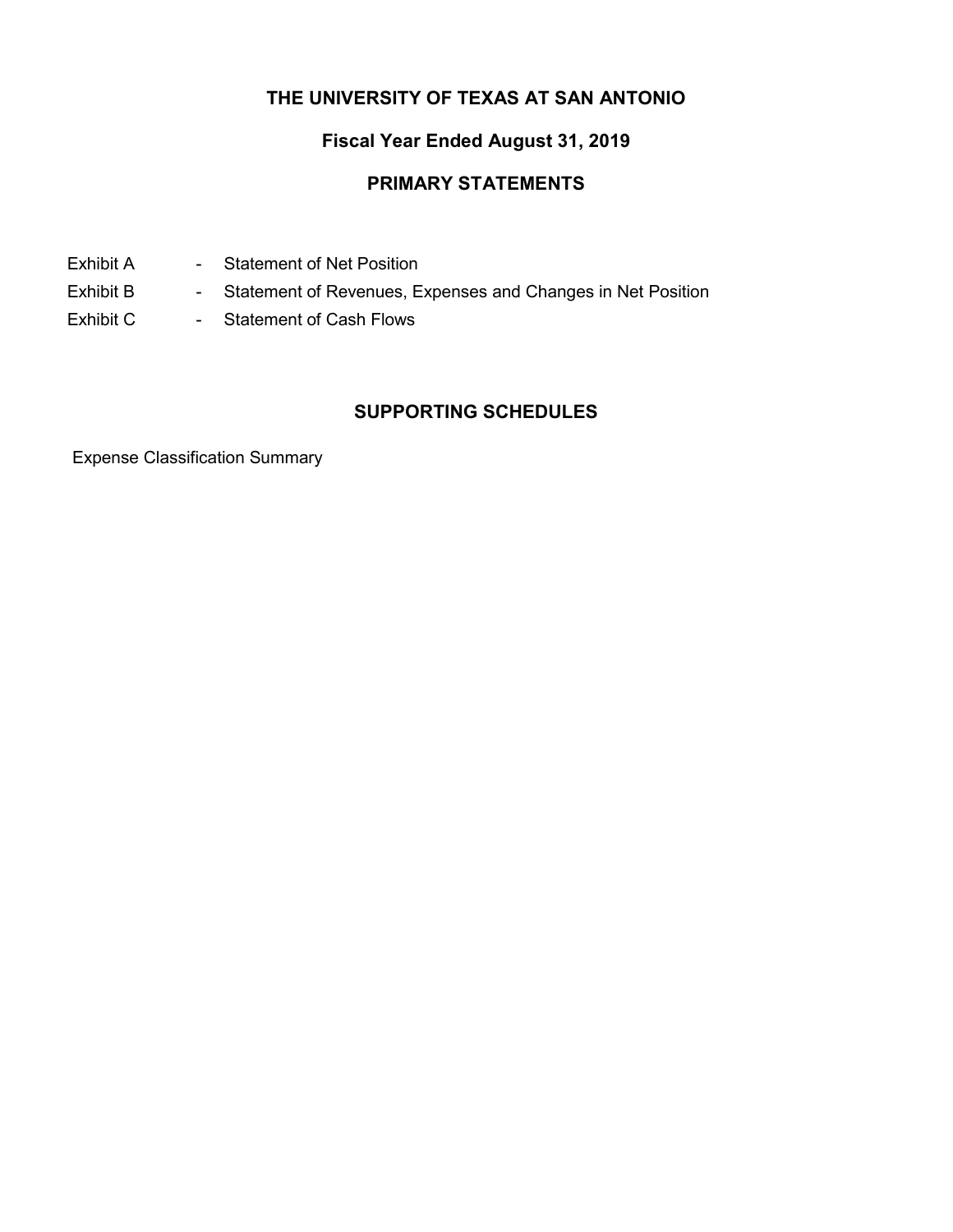#### The University of Texas at San Antonio Exhibit A Statement of Net Position

#### As of August 31, 2019

|                                                                                                                  | Educational and<br>General    | Designated                    | <b>Auxiliary Enterprises</b> | Restricted<br>Expendable   |
|------------------------------------------------------------------------------------------------------------------|-------------------------------|-------------------------------|------------------------------|----------------------------|
| ASSETS AND DEFERRED OUTFLOWS                                                                                     |                               |                               |                              |                            |
| <b>Current Assets:</b>                                                                                           |                               |                               |                              |                            |
| Cash & Cash Equivalents<br>Restricted Cash & Cash Equivalents                                                    | \$<br>38,300,121.84           | (98, 170, 981.02)             | 81,606,503.93                | 39,343,901.16              |
| <b>Balance in State Appropriations</b>                                                                           | 1,852,720.89                  |                               |                              |                            |
| Accounts Receivable, Net:                                                                                        |                               |                               |                              |                            |
| Federal (allow. \$539,535.82 in 2019 & \$1,148,456.03 in 2018)                                                   |                               |                               |                              | 16,363,389.87              |
| Other Intergov. (allow. \$913,813.52 in 2019 & \$82,895.06 in 2018)                                              |                               |                               |                              | 3,551,970.92               |
| Student (allow. \$1,352,000.00 in 2019 & \$1,046,000.00 in 2018)                                                 | 8,434,129.31                  | 33,890,327.65                 | 4,720,761.53                 |                            |
| Interest and Dividend Receivables                                                                                | 122,467.46                    | 200, 198.73                   | 159,446.96                   | 112,181.44                 |
| Contributions (allow. \$2,713.57 in 2019 & \$6,376.62 in 2018)<br>Other (allow. \$0.00 in 2019 & \$0.00 in 2018) | 255,272.48                    | 768,302.98                    | 2,155,395.98                 | 549,670.32<br>1,070,266.75 |
| Due From System Administration                                                                                   |                               | 100,000.00                    |                              | 17,582.35                  |
| Due From Other Institutions                                                                                      |                               |                               |                              | 376,473.55                 |
| Due From Other Agencies                                                                                          |                               |                               |                              | 1,028,231.97               |
| Inventories                                                                                                      |                               | 575,819.39                    | 73,901.09                    |                            |
| Loans & Contracts (allow. \$707,277.20 in 2019 & \$1,004,739.22 in 2018)                                         |                               |                               |                              |                            |
| <b>Other Current Assets</b>                                                                                      | 9,072,454.67                  | 14,725,189.05                 | 1,877,009.71                 | 2,978,730.33               |
| <b>Total Current Assets</b>                                                                                      | 58,037,166.65                 | (47,911,143.22)               | 90,593,019.20                | 65,392,398.66              |
| Noncurrent Assets:                                                                                               |                               |                               |                              |                            |
| <b>Restricted Investments</b>                                                                                    |                               |                               |                              | 2,000,000.00               |
| Loans & Contracts (allow. \$933,655.95 in 2019 & \$578,681.40 in 2018)                                           |                               |                               |                              |                            |
| Funds Held by System Administration (Restricted)                                                                 |                               |                               |                              |                            |
| Contributions Rec. (allow. \$1,300.68 in 2019 & \$2,356.16 in 2018)                                              |                               |                               |                              | 263,470.01                 |
| Unrestricted Investments                                                                                         | 8,000,000.00                  | 265,918,805.81                | 9,000,000.00                 |                            |
| Funds Held by System Administration (Unrestricted)<br><b>Other Noncurrent Assets</b>                             |                               | 1.00                          |                              |                            |
| Gross Capital/Intangible Assets                                                                                  | 100,000.00                    |                               |                              |                            |
| Accumulated Depreciation/Amortization                                                                            |                               |                               |                              |                            |
| <b>Total Noncurrent Assets</b>                                                                                   | 8,100,000.00                  | 265,918,806.81                | 9,000,000.00                 | 2,263,470.01               |
| <b>Total Assets</b>                                                                                              | 66, 137, 166.65               | 218,007,663.59                | 99,593,019.20                | 67,655,868.67              |
| <b>Total Assets and Deferred Outflows</b>                                                                        | 66, 137, 166. 65              | 218,007,663.59                | 99,593,019.20                | 67,655,868.67              |
| LIABILITIES AND DEFERRED INFLOWS                                                                                 |                               |                               |                              |                            |
| <b>Current Liabilities:</b>                                                                                      |                               |                               |                              |                            |
| Accounts Payable and Accrued Liabilities                                                                         | 5,493,106.95                  | 4,368,547.10                  | 1,806,245.09                 | 1,298,722.19               |
| Salaries Payable                                                                                                 | 12,687,151.04                 | 3,664,214.21                  | 1,052,152.94                 | 2,331,351.99               |
| Due To System Administration                                                                                     | 3,420,779.20                  |                               |                              |                            |
| Due To Other Institutions                                                                                        |                               |                               |                              | 179,978.34                 |
| Due To Other State Agencies                                                                                      |                               |                               |                              | 291,239.74                 |
| Unearned Revenue<br>Employees' Compensable Leave - Current Portion                                               | 24,279,219.53<br>3,099,417.30 | 93,654,296.00<br>1,732,684.23 | 31,544,854.41<br>476,392.13  | 2,473,943.66               |
| Notes, Loans, and Leases Payable                                                                                 |                               |                               |                              |                            |
| Assets Held for Others                                                                                           |                               |                               |                              |                            |
| <b>Other Current Liabilities</b>                                                                                 | 1,021,493.72                  |                               | 686,375.00                   | 49,906.79                  |
| <b>Total Current Liabilities</b>                                                                                 | 50,001,167.74                 | 103,419,741.54                | 35,566,019.57                | 6.625.142.71               |
| Noncurrent Liabilities:                                                                                          |                               |                               |                              |                            |
| Employees' Compensable Leave                                                                                     | 2,818,409.53                  | 1,923,002.77                  | 547,859.96                   |                            |
| Liability to Beneficiaries                                                                                       |                               |                               |                              |                            |
| Notes, Loans, and Leases Payable                                                                                 |                               |                               |                              |                            |
| <b>Other Noncurrent Liabilities</b>                                                                              | 50,000.00                     |                               |                              |                            |
| <b>Total Noncurrent Liabilities</b>                                                                              | 2,868,409.53                  | 1,923,002.77                  | 547,859.96                   |                            |
| <b>Total Liabilities</b>                                                                                         | 52,869,577.27                 | 105,342,744.31                | 36,113,879.53                | 6,625,142.71               |
| Total Deferred Inflows of Resources                                                                              |                               |                               |                              |                            |
| <b>Total Liabilities and Deferred Inflows</b>                                                                    | 52,869,577.27                 | 105,342,744.31                | 36,113,879.53                | 6,625,142.71               |
| NET POSITION                                                                                                     |                               |                               |                              |                            |
| Net Investment in Capital Assets<br>Restricted for:                                                              |                               |                               |                              |                            |
| Nonexpendable                                                                                                    |                               |                               |                              |                            |
| Permanent Health and True Endowments                                                                             |                               |                               |                              |                            |
| Expendable                                                                                                       |                               |                               |                              |                            |
| <b>Capital Projects</b>                                                                                          |                               |                               |                              |                            |
| Funds Functioning as Endowment (Restricted)                                                                      |                               |                               |                              |                            |
| Other Expendable                                                                                                 |                               |                               |                              | 61,030,725.96              |
| Unrestricted                                                                                                     | 13,267,589.38                 | 112,664,919.28                | 63,479,139.67                |                            |
| <b>Total Net Position</b>                                                                                        | \$<br>13,267,589.38           | 112,664,919.28                | 63,479,139.67                | 61,030,725.96              |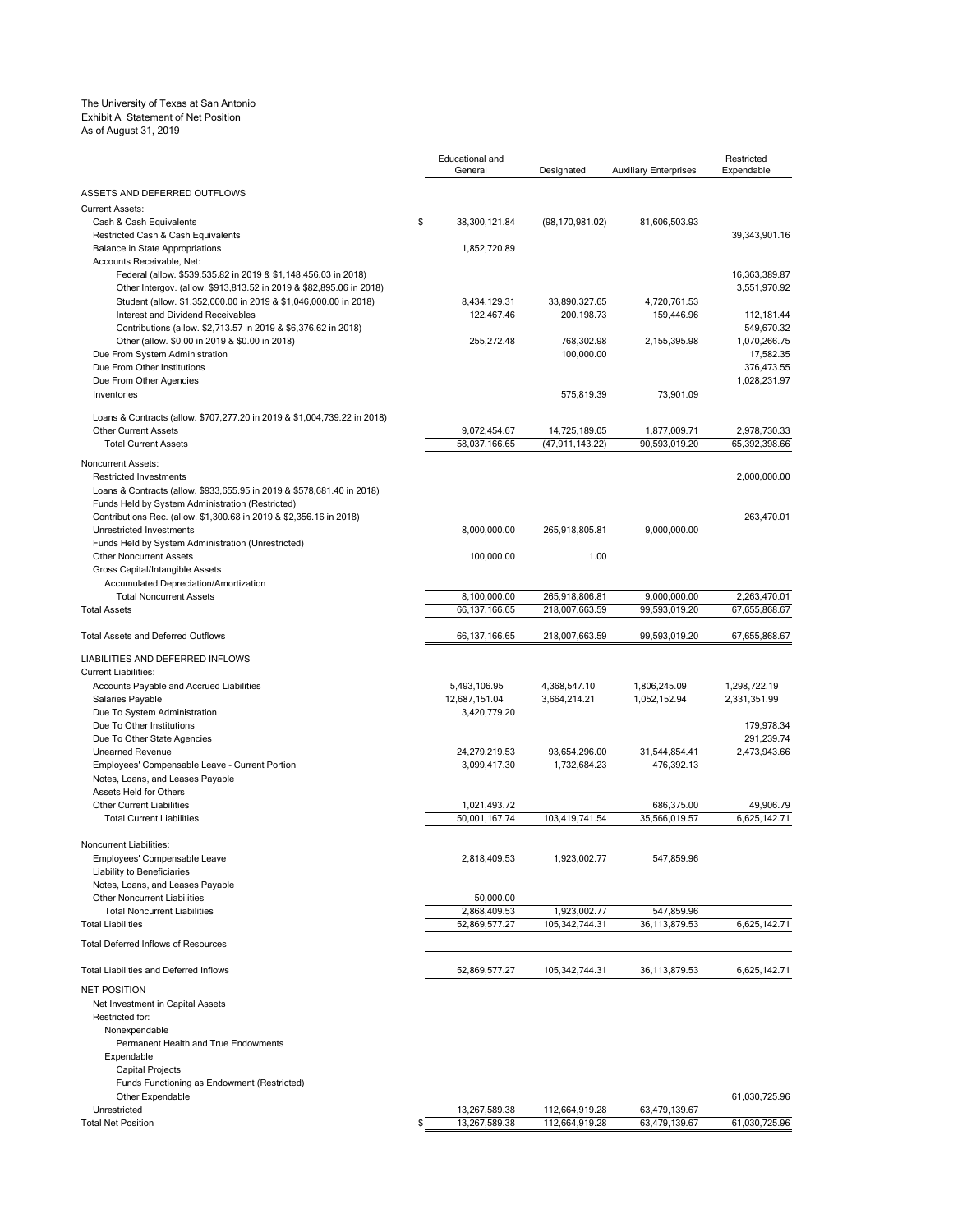|                          | Endowment and                              |                                  |                                |                     |                     |                                    |                                    |
|--------------------------|--------------------------------------------|----------------------------------|--------------------------------|---------------------|---------------------|------------------------------------|------------------------------------|
| Loan Funds               | Similar Funds - Other<br><b>Than State</b> | Annuity and Life<br>Income Funds | Unexpended Plant<br>Funds      | Investment in Plant | <b>Agency Funds</b> | <b>Current YearTotals</b>          | Prior YearTotals                   |
|                          |                                            |                                  |                                |                     |                     |                                    |                                    |
|                          |                                            |                                  | 32,448,487.91                  |                     |                     | 54, 184, 132.66                    | 49,905,050.65                      |
| 6,807,367.95             |                                            |                                  |                                |                     | 2,362,303.09        | 48,513,572.20                      | 19,762,771.38                      |
|                          |                                            |                                  |                                |                     |                     | 1,852,720.89                       | 4,872,695.58                       |
| 55,356.33                |                                            |                                  |                                |                     |                     | 16,418,746.20                      | 28,520,634.05                      |
| 371,764.70               |                                            |                                  |                                |                     |                     | 3,923,735.62                       | 4,313,791.40                       |
|                          |                                            |                                  |                                |                     |                     | 47,045,218.49                      | 41,399,408.05                      |
| 368,365.01               |                                            |                                  | 63,331.49                      |                     |                     | 1,025,991.09                       | 965,742.75                         |
|                          |                                            |                                  |                                |                     |                     | 549,670.32                         | 1,292,537.01                       |
| 2,757.10                 |                                            |                                  |                                |                     |                     | 4,251,995.29                       | 3,818,532.60                       |
|                          |                                            |                                  | 22,304,182.57                  |                     |                     | 22,421,764.92                      | 16,913,831.36                      |
|                          |                                            |                                  |                                |                     |                     | 376,473.55                         | 239,718.31                         |
|                          |                                            |                                  |                                |                     |                     | 1,028,231.97                       | 155,696.82                         |
|                          |                                            |                                  |                                |                     |                     | 649,720.48                         | 621,573.08                         |
| 3,288,948.48             |                                            |                                  |                                |                     |                     | 3,288,948.48<br>28,653,383.76      | 6,992,222.09<br>25,468,891.26      |
| 10,894,559.57            |                                            |                                  | 54,816,001.97                  |                     | 2,362,303.09        | 234, 184, 305. 92                  | 205,243,096.39                     |
|                          |                                            |                                  |                                |                     |                     |                                    |                                    |
|                          |                                            |                                  |                                |                     |                     | 2,000,000.00                       | 2,000,000.00                       |
| 4,341,644.68             |                                            |                                  |                                |                     |                     | 4,341,644.68                       | 4,027,183.24                       |
|                          | 152,703,826.46                             | 297,987.62                       |                                |                     |                     | 153,001,814.08                     | 164, 342, 746.95                   |
|                          |                                            |                                  |                                |                     |                     | 263,470.01                         | 477,593.12<br>271,116,413.83       |
|                          | 19,097,467.70                              |                                  |                                |                     |                     | 282,918,805.81<br>19,097,467.70    |                                    |
|                          |                                            |                                  |                                |                     |                     | 100,001.00                         | 1.00                               |
|                          |                                            |                                  |                                | 1,372,475,202.14    |                     | 1,372,475,202.14                   | 1,309,266,869.18                   |
|                          |                                            |                                  |                                | (663, 252, 371.51)  |                     | (663, 252, 371.51)                 | (615, 424, 797.26)                 |
| 4,341,644.68             | 171,801,294.16                             | 297,987.62                       |                                | 709,222,830.63      |                     | 1,170,946,033.91                   | 1,135,806,010.06                   |
| 15,236,204.25            | 171,801,294.16                             | 297,987.62                       | 54,816,001.97                  | 709,222,830.63      | 2,362,303.09        | 1,405,130,339.83                   | 1,341,049,106.45                   |
| 15,236,204.25            | 171,801,294.16                             | 297,987.62                       | 54,816,001.97                  | 709,222,830.63      | 2,362,303.09        | 1,405,130,339.83                   | 1,341,049,106.45                   |
|                          |                                            |                                  |                                |                     |                     |                                    |                                    |
|                          |                                            |                                  | 14,669,610.64                  |                     | 10,236.09           | 27,646,468.06                      | 15,818,292.83                      |
|                          |                                            |                                  |                                |                     |                     | 19,734,870.18                      | 21,180,362.07                      |
|                          |                                            |                                  |                                |                     |                     | 3,420,779.20                       | 3,277,795.05                       |
|                          |                                            |                                  |                                |                     |                     | 179,978.34                         | 56,434.94                          |
|                          |                                            |                                  |                                |                     |                     | 291,239.74                         | 314,947.44                         |
|                          |                                            |                                  |                                |                     |                     | 151,952,313.60<br>5,308,493.66     | 139, 147, 485.52                   |
|                          |                                            |                                  |                                |                     |                     |                                    | 5,247,790.51                       |
|                          |                                            |                                  |                                |                     | 2,352,067.00        | 2,352,067.00                       | 2,463,856.04                       |
| 549,410.66<br>549,410.66 |                                            |                                  | 14,669,610.64                  |                     | 2,362,303.09        | 2,307,186.17<br>213, 193, 395. 95  | 4,084,153.42<br>191,591,117.82     |
|                          |                                            |                                  |                                |                     |                     |                                    |                                    |
|                          |                                            |                                  |                                |                     |                     | 5,289,272.26                       | 4,906,546.92                       |
|                          |                                            | 139,526.75                       |                                |                     |                     | 139,526.75                         | 150,180.68                         |
| 917,879.34               |                                            |                                  |                                |                     |                     | 967,879.34                         | 1,159,860.56                       |
| 917,879.34               |                                            | 139,526.75                       |                                |                     |                     | 6,396,678.35                       | 6,216,588.16                       |
| 1,467,290.00             |                                            | 139,526.75                       | 14,669,610.64                  |                     | 2,362,303.09        | 219,590,074.30                     | 197,807,705.98                     |
|                          |                                            | 158,460.87                       |                                |                     |                     | 158,460.87                         | 160,970.00                         |
| 1,467,290.00             |                                            | 297,987.62                       | 14,669,610.64                  |                     | 2,362,303.09        | 219,748,535.17                     | 197,968,675.98                     |
|                          |                                            |                                  |                                | 709,222,830.63      |                     | 709,222,830.63                     | 693,842,071.92                     |
|                          | 119, 142, 828.50                           |                                  |                                |                     |                     | 119,142,828.50                     | 112,997,107.40                     |
|                          |                                            |                                  |                                |                     |                     |                                    |                                    |
|                          |                                            |                                  | 9,007,067.12                   |                     |                     | 9,007,067.12                       | 8,339,640.50                       |
|                          | 1,932,418.32                               |                                  |                                |                     |                     | 1,932,418.32                       | 1,824,444.68                       |
| 13,768,914.25            | 31,628,579.64                              |                                  |                                |                     |                     | 106,428,219.85                     | 91,591,123.69                      |
| 13,768,914.25            | 19,097,467.70<br>171,801,294.16            |                                  | 31,139,324.21<br>40,146,391.33 |                     |                     | 239,648,440.24<br>1,185,381,804.66 | 234,486,042.28<br>1,143,080,430.47 |
|                          |                                            |                                  |                                | 709,222,830.63      |                     |                                    |                                    |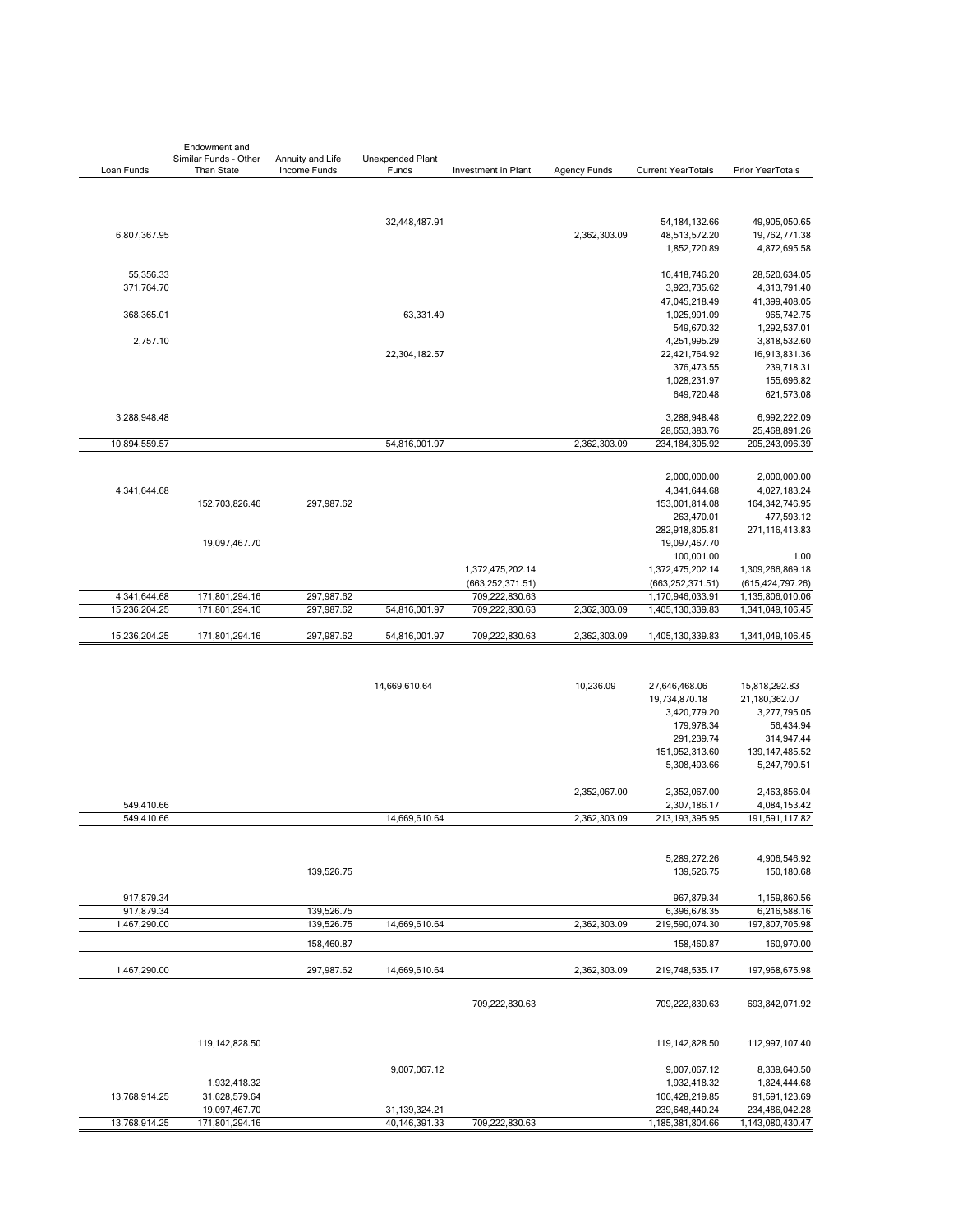### The University of Texas at San Antonio

Exhibit B Statement of Revenues, Expenses, and Changes in Net Position

For the Year Ended August 31, 2019

|                                                                                | <b>Educational and General</b> | Designated        | <b>Auxiliary Enterprises</b> | <b>Restricted Expendable</b> |
|--------------------------------------------------------------------------------|--------------------------------|-------------------|------------------------------|------------------------------|
|                                                                                |                                |                   |                              |                              |
| <b>Operating Revenues:</b>                                                     |                                |                   |                              |                              |
| <b>Student Tuition and Fees</b>                                                | \$<br>52,657,036.59            | 216,889,609.09    | 35,802,337.82                |                              |
| <b>Discounts and Allowances</b>                                                | (16,972,492.57)                | (69, 155, 372.79) | (11, 479, 252.06)            |                              |
| <b>Federal Sponsored Programs</b>                                              |                                | 7,274,375.32      |                              | 38,009,974.19                |
| Federal Sponsored Programs Pass-Through from State Agencies                    |                                |                   |                              | 1,942,372.05                 |
| State Sponsored Programs Pass-Through from State Agencies                      | 25, 136, 228. 75               |                   |                              | 1,401,049.21                 |
| <b>Local Sponsored Programs</b>                                                |                                | 250,178.45        |                              | 560,932.52                   |
| Private Sponsored Programs                                                     |                                | 329,802.86        |                              | 5,802,143.93                 |
| Sales and Services of Educational Activities                                   |                                | 9,865,685.85      |                              | 2,544,989.57                 |
| Discounts and Allowances Sales and Services of Educational<br>Activities       |                                | (265, 113.47)     |                              |                              |
| <b>Auxiliary Enterprises</b>                                                   |                                |                   | 46,993,268.19                |                              |
| <b>Other Operating Revenues</b>                                                | 2,107,465.03                   | 1,683,587.84      |                              | 1,280,079.56                 |
| <b>Total Operating Revenues</b>                                                | 62,928,237.80                  | 166,872,753.15    | 71,316,353.95                | 51,541,541.03                |
| <b>Operating Expenses:</b>                                                     |                                |                   |                              |                              |
| Instruction                                                                    | 119,970,219.21                 | 16,220,684.22     |                              | 3,701,511.41                 |
| Research                                                                       | 16,665,931.16                  | 10,197,249.81     |                              | 40,595,772.48                |
| <b>Public Service</b>                                                          | 6,732,743.47                   | 1,858,828.37      |                              | 7,499,457.70                 |
| Academic Support                                                               | 23,780,375.68                  | 38,340,310.21     |                              | 2,452,021.70                 |
| <b>Student Services</b>                                                        | 5,755,485.81                   | 23,849,956.94     |                              | 648,353.56                   |
| <b>Institutional Support</b>                                                   | 31,966,029.12                  | 11,491,303.66     |                              | 955,332.29                   |
| Operations and Maintenance of Plant                                            | 19,725,902.39                  | 20,115,142.09     |                              | 445,626.20                   |
| Scholarships and Fellowships                                                   | 10,700,599.45                  | 18,522,655.50     |                              | 21,839,325.93                |
| <b>Auxiliary Enterprises</b>                                                   |                                | 4,628,388.03      | 51,864,518.59                | 1,654,977.61                 |
|                                                                                |                                |                   |                              |                              |
| Depreciation and Amortization                                                  |                                |                   |                              | 79.792.378.88                |
| <b>Total Operating Expenses</b>                                                | 235,297,286.29                 | 145,224,518.83    | 51,864,518.59                |                              |
| Operating Income (Loss)                                                        | (172, 369, 048.49)             | 21,648,234.32     | 19,451,835.36                | (28, 250, 837.85)            |
| Nonoperating Revenues (Expenses):                                              |                                |                   |                              |                              |
| <b>State Appropriations</b>                                                    | 130,954,493.81                 |                   |                              |                              |
| Federal Nonexchange Sponsored Programs                                         |                                |                   |                              | 62,709,249.34                |
| Federal Nonexchange Pass-Through                                               |                                |                   |                              |                              |
| State Nonexchange Pass-Through                                                 |                                | 1,116,623.00      |                              |                              |
| Gift Contributions for Operations                                              |                                |                   |                              | 7,032,168.92                 |
| Investment Income                                                              | 2,506,947.48                   | 5, 151, 654.54    | 2,542,600.63                 | 9,508,343.67                 |
| Net Increase (Decrease) in Fair Value of Investments                           | 1,963,113.55                   | 856,303.98        | 1,587,970.82                 | 905,447.82                   |
| Gain (Loss) on Sale of Capital Assets                                          |                                | 47,362.20         |                              |                              |
| <b>Other Nonoperating Revenues</b>                                             |                                | 788,226.25        | 14,940.82                    |                              |
| Other Nonoperating (Expenses)                                                  |                                | (37,000.00)       |                              |                              |
| Net Nonoperating Revenues (Expenses)                                           | 135,424,554.84                 | 7,923,169.97      | 4, 145, 512. 27              | 80, 155, 209. 75             |
| Income/(Loss) Before Other Revenue, Expenses, Gains/(Losses), and<br>Transfers | (36,944,493.65)                | 29,571,404.29     | 23,597,347.63                | 51,904,371.90                |
| Gifts and Sponsored Programs for Capital Acquisitions                          |                                |                   |                              | 10,000,000.00                |
| <b>Additions to Permanent Endowments</b>                                       |                                |                   |                              |                              |
|                                                                                |                                |                   |                              |                              |
| Reclass from/(to) Other Institutions                                           |                                |                   |                              |                              |
| Capital Asset Purchases                                                        | (400, 738.02)                  | (4,803,842.20)    | (1, 192, 090.24)             | (3, 112, 692.87)             |
| Transfers Between Institutions & System, Debt Service - Mandatory              | (16,640,287.50)                | (4,636,776.93)    | (16,379,951.46)              |                              |
| Transfers Between Institutions & System Admin. - Non mandatory                 |                                | 1,659,115.93      |                              | 15,000.00                    |
| Transfers From Other State Agencies                                            | 1,780,269.00                   |                   |                              |                              |
| Transfers to Other State Agencies                                              | (3.65)                         |                   |                              |                              |
| Legislative Appropriations Lapsed                                              | (886.50)                       |                   |                              |                              |
| <b>Transfers Between Funds</b>                                                 | 51,674,067.60                  | (18,300,064.27)   | (3,631,175.37)               | (45,707,390.94)              |
| Change in Net Position                                                         | (532, 072.72)                  | 3,489,836.82      | 2,394,130.56                 | 13,099,288.09                |
|                                                                                |                                |                   |                              |                              |
| <b>Beginning Net Position</b>                                                  | 13,799,662.10                  | 109,175,082.46    | 61,085,009.11                | 47,931,437.87                |
| <b>Ending Net Position</b>                                                     | \$<br>13,267,589.38            | 112,664,919.28    | 63,479,139.67                | 61,030,725.96                |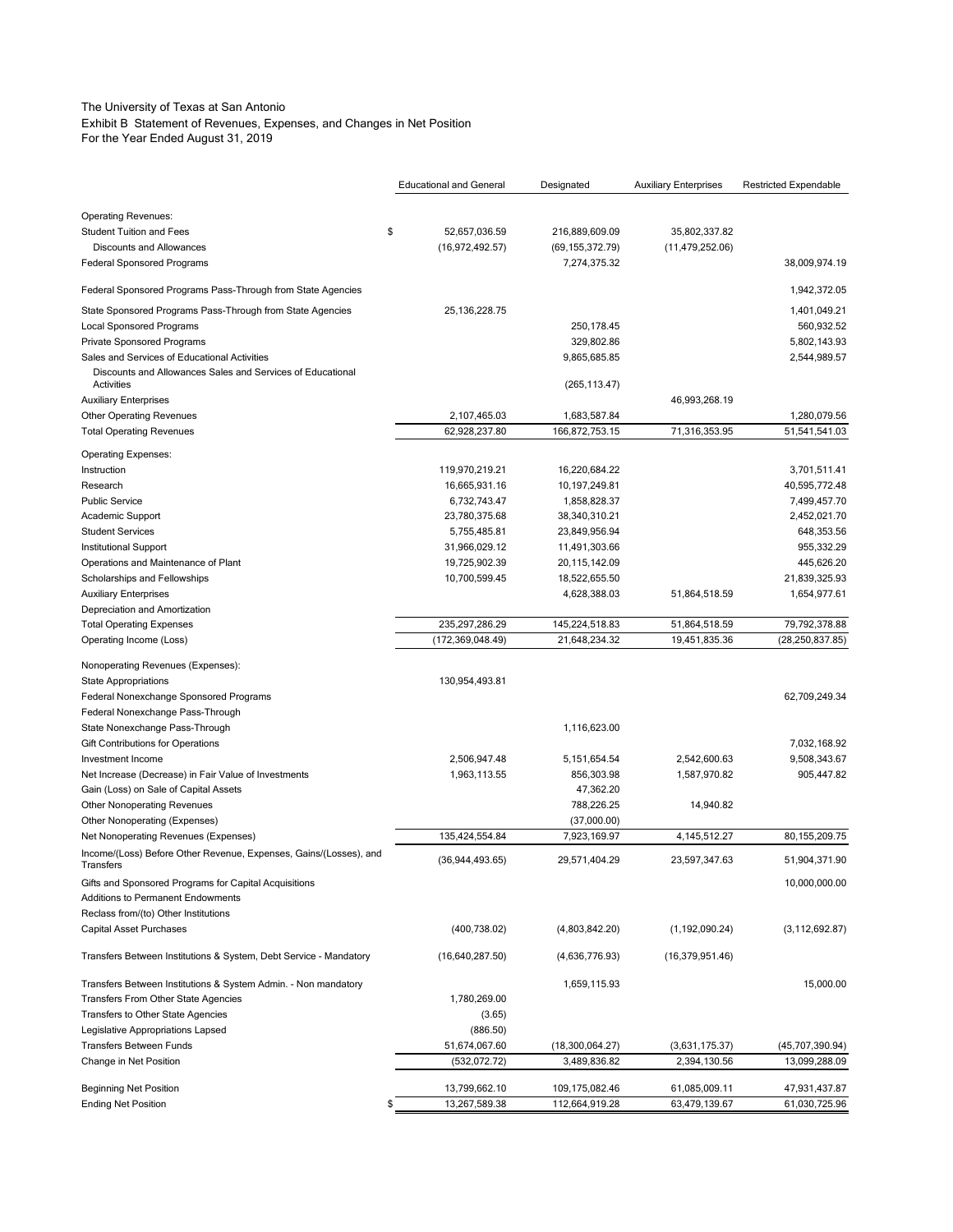| <b>Endowment and Similar</b> |                             |                                  |                     |                           |                    |  |  |
|------------------------------|-----------------------------|----------------------------------|---------------------|---------------------------|--------------------|--|--|
| Loan Funds                   | Funds - Other Than<br>State | <b>Unexpended Plant</b><br>Funds | Investment in Plant | <b>Current YearTotals</b> | Prior YearTotals   |  |  |
|                              |                             |                                  |                     |                           |                    |  |  |
|                              |                             |                                  |                     | 305,348,983.50            | 296,806,782.26     |  |  |
|                              |                             |                                  |                     | (97,607,117.42)           | (91, 975, 489.49)  |  |  |
|                              |                             |                                  |                     | 45,284,349.51             | 42,071,385.16      |  |  |
|                              |                             |                                  |                     | 1,942,372.05              | 1,574,641.84       |  |  |
|                              |                             |                                  |                     | 26,537,277.96             | 22,849,988.52      |  |  |
|                              |                             |                                  |                     | 811,110.97                | 3,335,347.62       |  |  |
|                              |                             |                                  |                     | 6,131,946.79              | 5,088,775.96       |  |  |
|                              |                             |                                  |                     | 12,410,675.42             | 13,549,432.11      |  |  |
|                              |                             |                                  |                     | (265, 113.47)             | (212,010.67)       |  |  |
|                              |                             |                                  |                     | 46,993,268.19             | 45,000,117.49      |  |  |
| 366,934.97                   |                             |                                  |                     | 5,438,067.40              | 5, 161, 144. 64    |  |  |
| 366,934.97                   |                             |                                  |                     | 353,025,820.90            | 343,250,115.44     |  |  |
|                              |                             |                                  |                     |                           |                    |  |  |
|                              |                             |                                  |                     | 139,892,414.84            | 139, 146, 959.50   |  |  |
|                              |                             |                                  |                     | 67,458,953.45             | 57,008,168.01      |  |  |
|                              |                             |                                  |                     | 16,091,029.54             | 15,669,394.64      |  |  |
|                              |                             |                                  |                     | 64,572,707.59             | 57,948,509.58      |  |  |
| 652,341.97                   |                             |                                  |                     | 30,906,138.28             | 28,530,544.16      |  |  |
|                              |                             |                                  |                     | 44,412,665.07             | 42,087,200.98      |  |  |
|                              |                             | 5,094,632.41                     |                     | 45,381,303.09             | 42,050,051.48      |  |  |
|                              |                             |                                  |                     | 51,062,580.88             | 48,050,635.44      |  |  |
|                              |                             |                                  |                     | 58, 147, 884. 23          | 60,142,111.49      |  |  |
|                              |                             |                                  | 49,952,039.84       | 49,952,039.84             | 49, 168, 441. 77   |  |  |
| 652,341.97                   |                             | 5,094,632.41                     | 49,952,039.84       | 567,877,716.81            | 539,802,017.05     |  |  |
| (285, 407.00)                |                             | (5,094,632.41)                   | (49,952,039.84)     | (214,851,895.91)          | (196, 551, 901.61) |  |  |
|                              |                             |                                  |                     |                           |                    |  |  |
|                              |                             |                                  |                     | 130,954,493.81            | 127, 181, 756.59   |  |  |
|                              |                             |                                  |                     | 62,709,249.34             | 58,649,085.00      |  |  |
|                              |                             |                                  |                     | 1,116,623.00              | 5,225,595.00       |  |  |
|                              |                             |                                  |                     | 7,032,168.92              | 6,676,378.12       |  |  |
| 204,185.52                   | 90,205.52                   | 912,882.66                       |                     | 20,916,820.02             | 20,332,352.94      |  |  |
|                              | 1,290,250.38                |                                  |                     | 6,603,086.55              | 3,239,853.14       |  |  |
|                              |                             |                                  | (183, 369.40)       | (136,007.20)              |                    |  |  |
|                              |                             |                                  |                     | 803,167.07                | 10,062,030.55      |  |  |
| (46, 885.13)                 |                             |                                  |                     | (83, 885.13)              | (1,448,927.77)     |  |  |
| 157,300.39                   | 1,380,455.90                | 912,882.66                       | (183, 369.40)       | 229,915,716.38            | 229,918,123.57     |  |  |
| (128, 106.61)                | 1,380,455.90                | (4, 181, 749.75)                 | (50, 135, 409.24)   | 15,063,820.47             | 33,366,221.96      |  |  |
|                              |                             |                                  | 554,771.63          | 10,554,771.63             | 523,586.33         |  |  |
|                              | 3,713,114.55                |                                  |                     | 3,713,114.55              | 3,225,910.85       |  |  |
|                              |                             | 192,442.65                       |                     | 192,442.65                | 6,064,905.73       |  |  |
|                              |                             | (55, 452, 032.99)                | 64,961,396.32       |                           |                    |  |  |
|                              |                             |                                  |                     | (37,657,015.89)           | (40, 175, 459.40)  |  |  |
|                              |                             | 46,980,746.00                    |                     | 48,654,861.93             | 12,697,434.47      |  |  |
|                              |                             |                                  |                     | 1,780,269.00              | 1,670,088.95       |  |  |
|                              |                             |                                  |                     | (3.65)                    | (6,921.26)         |  |  |
|                              |                             |                                  |                     | (886.50)                  | (761.50)           |  |  |
| 300,000.00                   | 2,676,127.44                | 12,988,435.54                    |                     |                           |                    |  |  |
| 171,893.39                   | 7,769,697.89                | 527,841.45                       | 15,380,758.71       | 42,301,374.19             | 17,365,006.13      |  |  |
| 13,597,020.86                | 164,031,596.27              | 39,618,549.88                    | 693,842,071.92      | 1,143,080,430.47          | 1,125,715,424.34   |  |  |
| 13,768,914.25                | 171,801,294.16              | 40,146,391.33                    | 709,222,830.63      | 1,185,381,804.66          | 1,143,080,430.47   |  |  |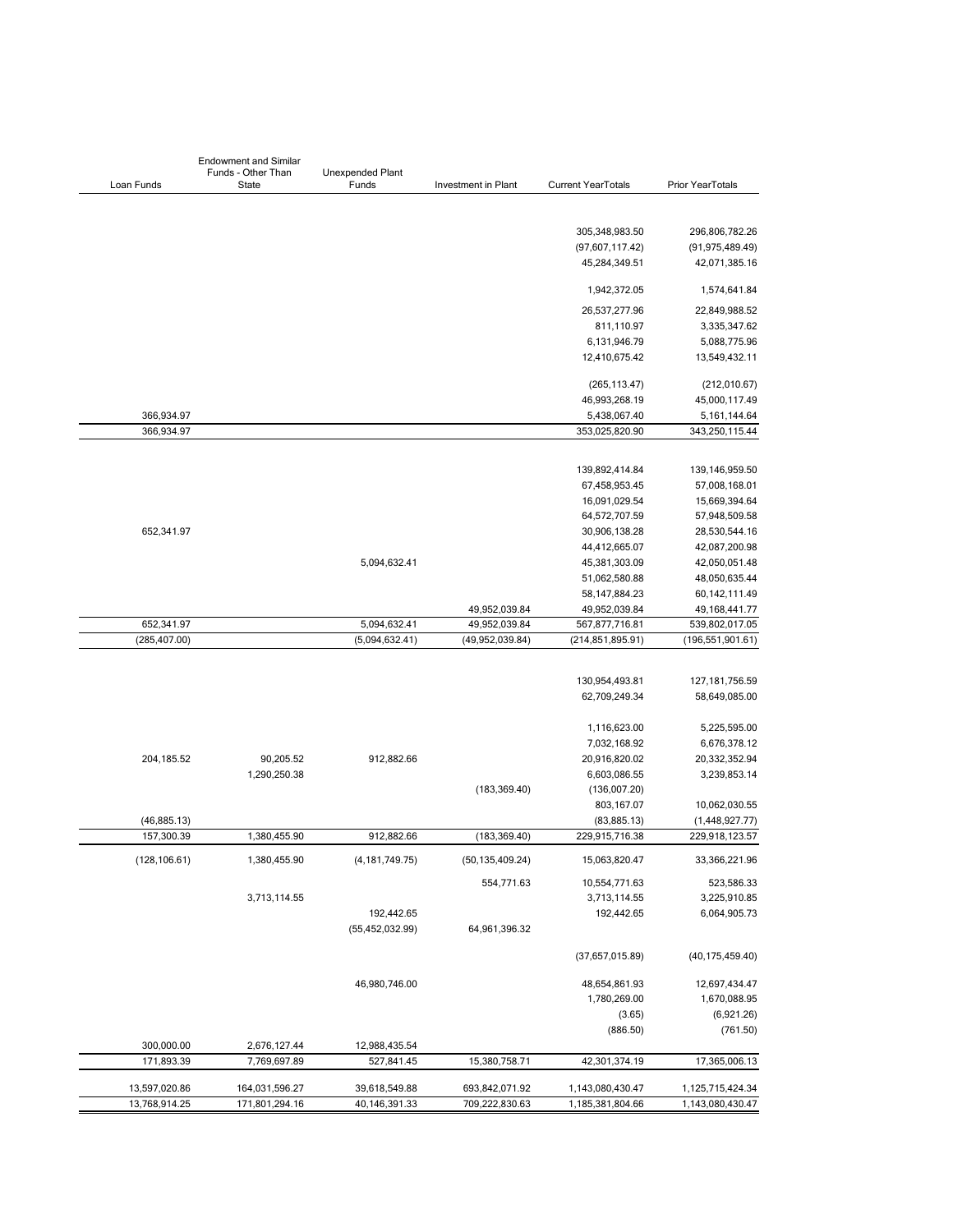#### The University of Texas at San Antonio Exhibit C - Statement of Cash Flows For the Year Ended August 31, 2019

|                                                                                    | Current Year Totals | Prior Year Totals     |
|------------------------------------------------------------------------------------|---------------------|-----------------------|
| Cash Flows from Operating Activities:                                              |                     |                       |
| Proceeds from Tuition and Fees                                                     | 215,252,939.91      | 207,350,395.65        |
| Proceeds from Sponsored Programs                                                   | 94,337,085.81       | 68,737,490.95         |
| Proceeds from Auxiliaries                                                          | 45, 141, 590. 78    | 44,397,812.27         |
| Proceeds from Other Revenues                                                       | 16,362,128.42       | 20,571,245.92         |
| Payments to Suppliers                                                              | (183,930,782.45)    | (175, 011, 244.96)    |
| Payments to Employees                                                              | (334, 472, 965.02)  | (309,081,003.82)      |
| Payments for Loans Provided                                                        | (13,790,993.62)     | (20,655,680.52)       |
| Proceeds from Loan Programs                                                        | 17,116,892.08       | 21,450,681.74         |
| Net Cash Provided (Used) by Operating Activities                                   | (143,984,104.09)    | (142, 240, 302.77)    |
| Cash Flows from Noncapital Financing Activities:                                   |                     |                       |
| Proceeds from State Appropriations                                                 | 133,973,582.00      | 123,085,171.48        |
| Proceeds from Operating Gifts                                                      | 7,989,158.72        | 7,297,835.45          |
| Proceeds from Private Gifts for Endowment Purposes                                 | 3,713,114.55        | 3,225,910.85          |
| Proceeds from Other Noncapital Financing Activities                                | 803,167.07          | 9,944,148.89          |
| Receipts for Transfers from System or Other Agencies                               | 3,454,384.93        | 5,739,929.26          |
| Payments for Transfers to System or Other Agencies                                 | (3.65)              | (263, 463.24)         |
| Payments for Other Uses                                                            | (83,885.13)         | (1,448,927.77)        |
| Proceeds from Nonexchange Sponsored Programs                                       | 62,566,803.00       | 65,466,889.00         |
| Net Cash Provided by Noncapital Financing Activities                               | 212,416,321.49      | 213,047,493.92        |
| Cash Flows from Capital and Related Financing Activities:                          |                     |                       |
| Nonmandatory Capital Related Transfers                                             | 41,671,597.08       | 24,739,990.92         |
| Proceeds from Capital Appropriations, Grants, and Gifts                            | 10,000,000.00       |                       |
| Proceeds from Sale of Capital Assets                                               | 47,362.20           | 51,207.37             |
| Payments for Additions to Capital Assets                                           | (57, 345, 504.33)   | (52, 482, 353.72)     |
| Mandatory Transfers to System for Capital Related Debt                             | (37,657,015.89)     | (40, 175, 459.40)     |
|                                                                                    |                     |                       |
| Net Cash Provided (Used) by Capital and Related Financing Activities               | (43, 283, 560.94)   | (67,866,614.83)       |
| Cash Flows from Investing Activities                                               |                     |                       |
| Proceeds from Sales of Investments Invested by System                              |                     | 5,609,850.94          |
| Proceeds from Interest and Investment Income                                       | 1,316,357.86        | 598,107.11            |
| Proceeds from Interest and Investment Income Invested by System                    | 19,533,871.83       | 19,638,628.29         |
| Payments to Acquire Investments Invested by System                                 | (12,969,003.32)     |                       |
| Net Cash Provided (Used) by Investing Activities                                   | 7,881,226.37        | 25,846,586.34         |
| Net Increase (Decrease) in Cash                                                    | 33,029,882.83       | 28,787,162.66         |
| Cash and Cash Equivalents (Beginning of the Year)                                  | 69,667,822.03       | 40,880,659.37         |
| Cash and Cash Equivalents (End of the Year)                                        | \$102,697,704.86    | \$69,667,822.03       |
|                                                                                    |                     |                       |
| Reconciliation of Net Operating Revenues (Expenses) to Net Cash                    |                     |                       |
| Provided (Used) by Operating Activities                                            | (214, 851, 895.91)  | (196, 551, 901.61)    |
| Operating Income (Loss)<br>Adjustments to Reconcile Operating Results to Net Cash: |                     |                       |
| Depreciation and Amortization Expense                                              | 49,952,039.84       | 49,168,441.77         |
| <b>Bad Debt Expense</b>                                                            | 57,512.53           | 89,962.78             |
| Changes in Assets and Liabilities:                                                 |                     |                       |
| <b>Accounts Receivable</b>                                                         | 6,662,449.45        | (7,462,460.80)        |
| Inventories                                                                        | (28, 147.40)        | 95,337.79             |
| Loans and Contracts                                                                | 3,331,299.64        | 802,246.62            |
| Other Current and Noncurrent Assets                                                | (3,284,492.50)      | 3,477,246.13          |
| Accounts Payable                                                                   | 2,866,627.05        | 1,943,878.98          |
| Due to System                                                                      | 142,984.15          | 58,031.10             |
| <b>Unearned Revenue</b>                                                            | 12,804,828.08       | 2,071,027.14          |
| <b>Assets Held for Others</b>                                                      | (111,789.04)        | (285,055.32)          |
| Employees' Compensable Leave                                                       | 443,428.49          | 620,953.88            |
| Other Current and Noncurrent Liabilities                                           | (1,968,948.47)      | 3,731,988.77          |
| <b>Total Adjustments</b>                                                           | 70,867,791.82       | 54,311,598.84         |
| Net Cash Provided (Used) by Operating Activities                                   | \$(143,984,104.09)  | \$ (142, 240, 302.77) |
|                                                                                    |                     |                       |
| Non Cash Transactions:                                                             |                     |                       |
| Net Increase (Decrease) in Fair Value of Investments                               | 6,603,086.55        | 3,239,853.14          |
| <b>Donated Capital Assets</b>                                                      | 554,771.63          | 523,586.33            |
| Miscellaneous Noncash Transactions                                                 | (136,007.20)        | 38,999.23             |